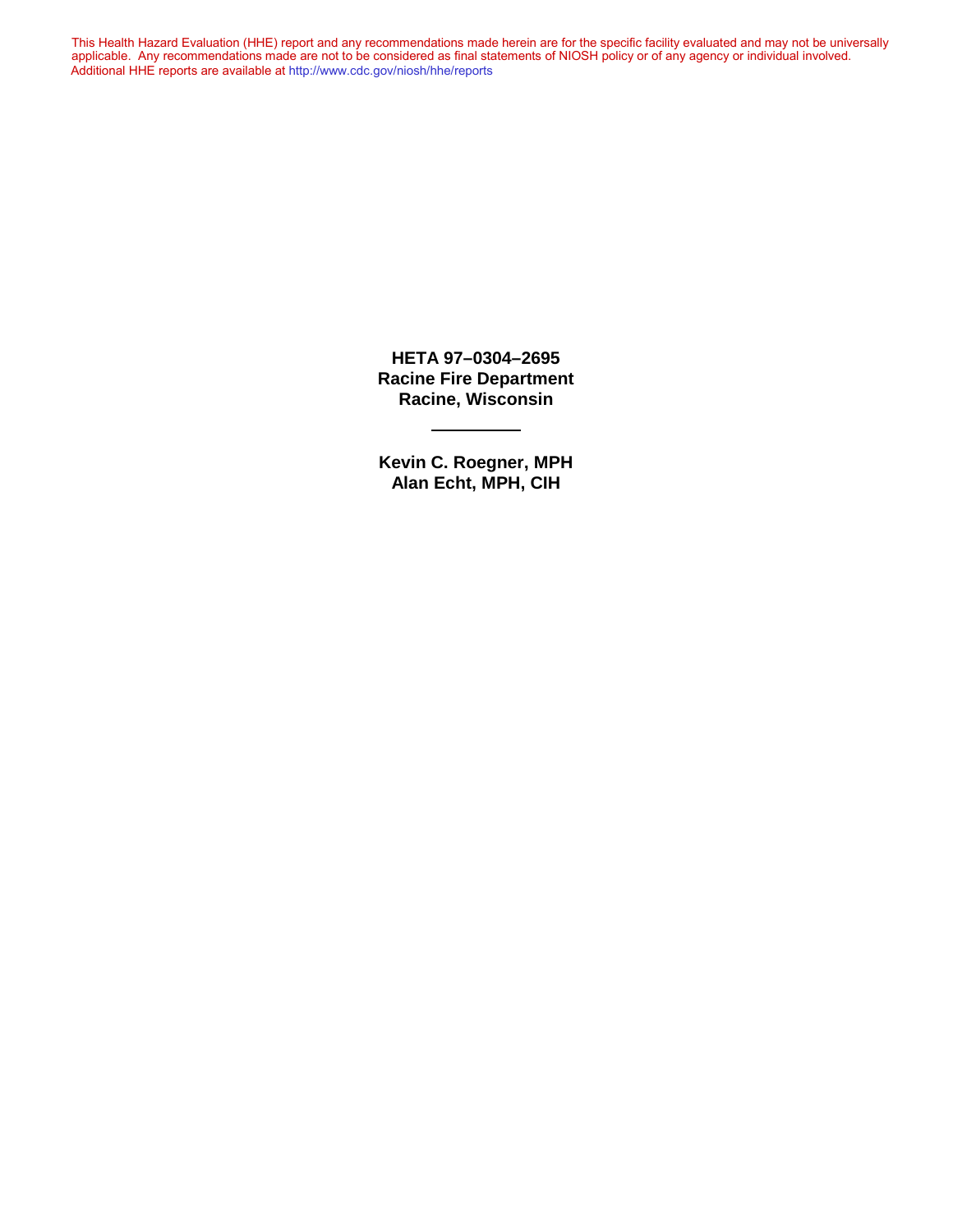# **PREFACE**

The Hazard Evaluations and Technical Assistance Branch of NIOSH conducts field investigations of possible health hazards in the workplace. These investigations are conducted under the authority of Section 20(a)(6) of the Occupational Safety and Health Act of 1970, 29 U.S.C. 669(a)(6) which authorizes the Secretary of Health and Human Services, following a written request from any employer or authorized representative of employees, to determine whether any substance normally found in the place of employment has potentially toxic effects in such concentrations as used or found.

The Hazard Evaluations and Technical Assistance Branch also provides, upon request, technical and consultative assistance to Federal, State, and local agencies; labor; industry; and other groups or individuals to control occupational health hazards and to prevent related trauma and disease. Mention of company names or products does not constitute endorsement by the National Institute for Occupational Safety and Health.

# **ACKNOWLEDGMENTS AND AVAILABILITY OF REPORT**

This report was prepared by Kevin Roegner of the Hazard Evaluations and Technical Assistance Branch, Division of Surveillance, Hazard Evaluations and Field Studies and Alan Echt of the Engineering Control Technology Branch (ECTB), Division of Physical Sciences and Engineering (DPSE). Field assistance was provided by Robert W. Kurimo, ECTB, DPSE. Desktop publishing was performed by Nichole Herbert. Review and preparation for printing was performed by Penny Arthur.

Copies of this report have been sent to employee and management representatives at the Racine Fire Department and the OSHA Regional Office. This report is not copyrighted and may be freely reproduced. Single copies of this report will be available for a period of three years from the date of this report. To expedite your request, include a self–addressed mailing label along with your written request to:

> NIOSH Publications Office 4676 Columbia Parkway Cincinnati, Ohio 45226 800–356–4674

After this time, copies may be purchased from the National Technical Information Service (NTIS) at 5825 Port Royal Road, Springfield, Virginia 22161. Information regarding the NTIS stock number may be obtained from the NIOSH Publications Office at the Cincinnati address.

**For the purpose of informing affected employees, copies of this report shall be posted by the employer in a prominent place accessible to the employees for a period of 30 calendar days.**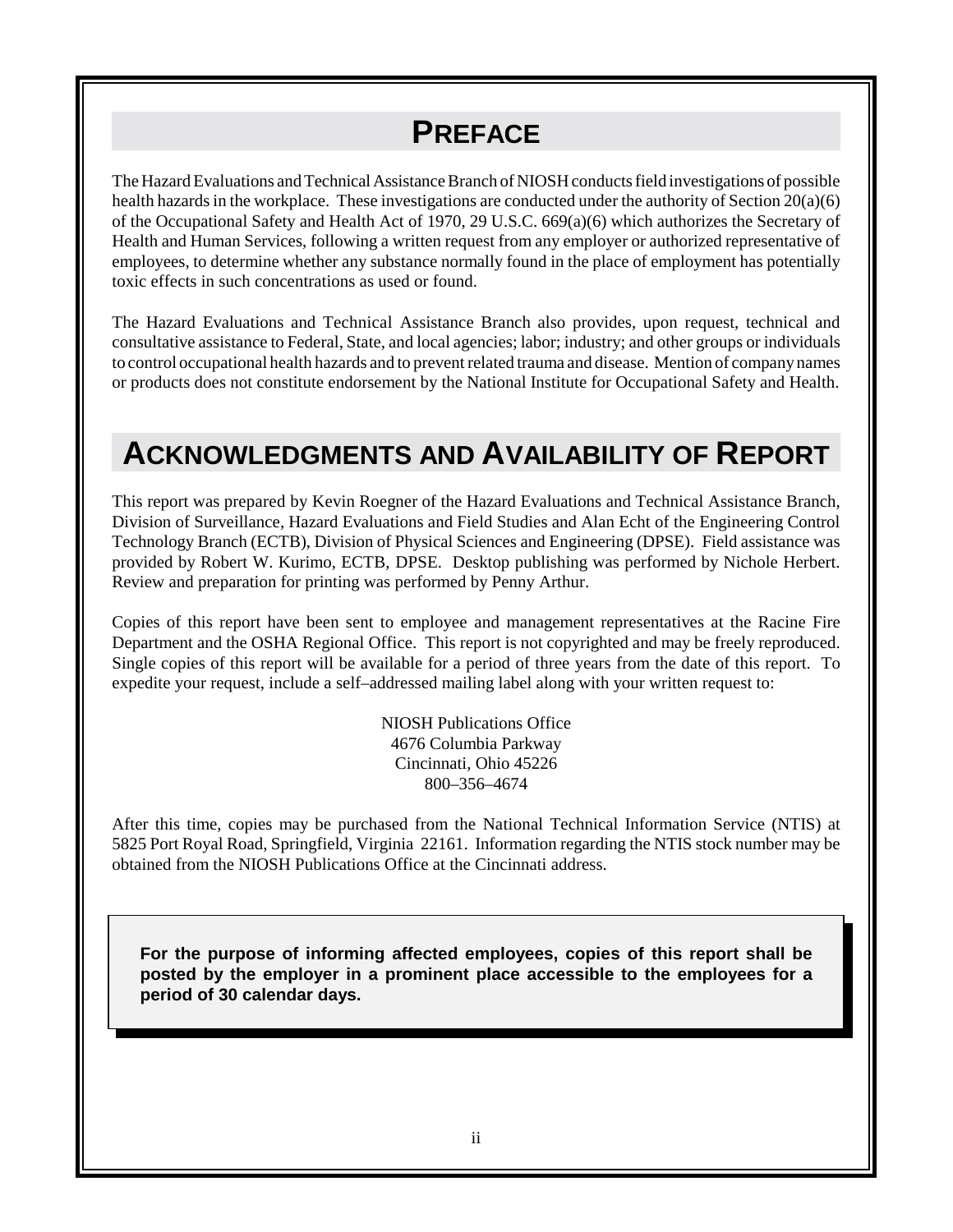#### **Health Hazard Evaluation Report 97–0304–2695 Racine Fire Department Racine, Wisconsin June 1998**

**Kevin C. Roegner, MPH Alan Echt, MPH, CIH**

### **SUMMARY**

On September 5, 1997, the National Institute for Occupational Safety and Health (NIOSH) received a request from fire fighters of the Racine Fire Department to conduct a health hazard evaluation (HHE) of diesel exhaust exposure at fire stations within the city of Racine, Wisconsin. Health concerns indicated on the request included headaches and concerns about the possible carcinogenic risk associated with exposure to diesel exhaust.

In response to the request, NIOSH investigators conducted an industrial hygiene evaluation at two fire stations on November 12 and 13, 1997. Environmental monitoring was conducted for components of diesel exhaust including nitrogen oxide (NO), nitrogen dioxide (NO<sub>2</sub>), elemental carbon (EC), and miscellaneous hydrocarbons. Personal breathing zone (PBZ) and area air samples were collected for EC at each station. Area samples were collected in the kitchen, apparatus bay, and in the fire fighters' sleeping quarters. Additionally, one background EC sample was collected outside of each station as a comparative measure. Exhaust ventilation flow rates were also measured to estimate air changes per hour in apparatus bays.

Elemental carbon was not detected in any of the samples collected at station 5 on either night, indicating that the EC concentration for all area and PBZ samples (including background) was less than  $4 \mu g/m^3$  (micrograms per cubic meter). Five of 12 (42%) of the EC samples collected at station 8 were greater than background. These included two area samples collected in the apparatus bay and three PBZ samples. The highest EC concentration of 16  $\mu$ g/m<sup>3</sup> was measured in the apparatus bay. Concentrations of NO<sub>2</sub> and NO in the stations were below exposure limits for these chemicals.

Only low levels of contaminants were detected at each station by qualitative organic vapor screening. Compounds detected included toluene, isooctane, benzene,  $C_6-C_{16}$  aliphatic hydrocarbons, methyl-t-butyl ether (MTBE), hexylene glycol, trimethylbenzenes, and naphthalenes. Based upon the standard spike analyzed with the air samples, concentrations on the thermal desorption tubes were estimated to be less than 0.5 micrograms ( $\mu$ g) for any single component (less than 0.07 parts per million [ppm], based on the minimum sample volume). Analyses of charcoal tubes for benzene, toluene, and xylenes identified trace (<0.07 ppm) quantities of xylenes on two samples, and did not detect benzene or toluene on any samples. The samples in which xylene was detected were collected during a 62–minute sampling period while the rescue unit left and returned to the station.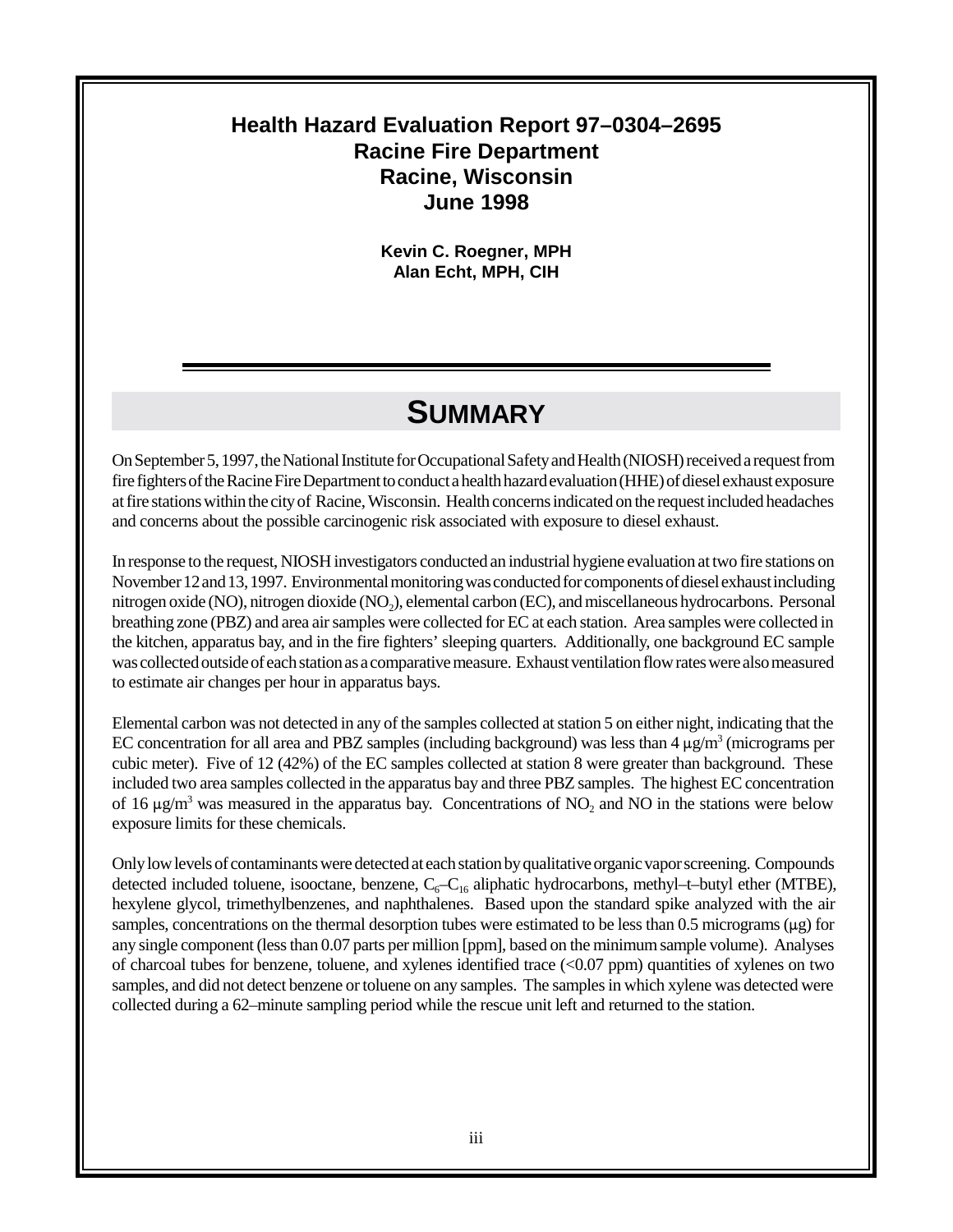Exposure to individual constituents of diesel exhaust was below respective NIOSH recommended exposure limits (REL) at both stations, indicating that under the sampling conditions, these constituents should not pose a significant health hazard. Diesel exhaust in station 8 was confined to the apparatus bay.

Three factors could be credited for the low diesel exhaust concentrations at the time of the evaluation. First, the newer engines operate more efficiently and, consequently, generate cleaner exhaust than the older engines they replaced. Second, during the survey stations 5 and 8 may have responded to fewer than the typical number of calls. Third, the ventilation is effectively removing exhaust from the bays. Recommendations were made which could further reduce diesel exhaust exposure.

Keywords: SIC 9224 (Fire Protection), fire fighters, diesel, elemental carbon, nitrogen dioxide.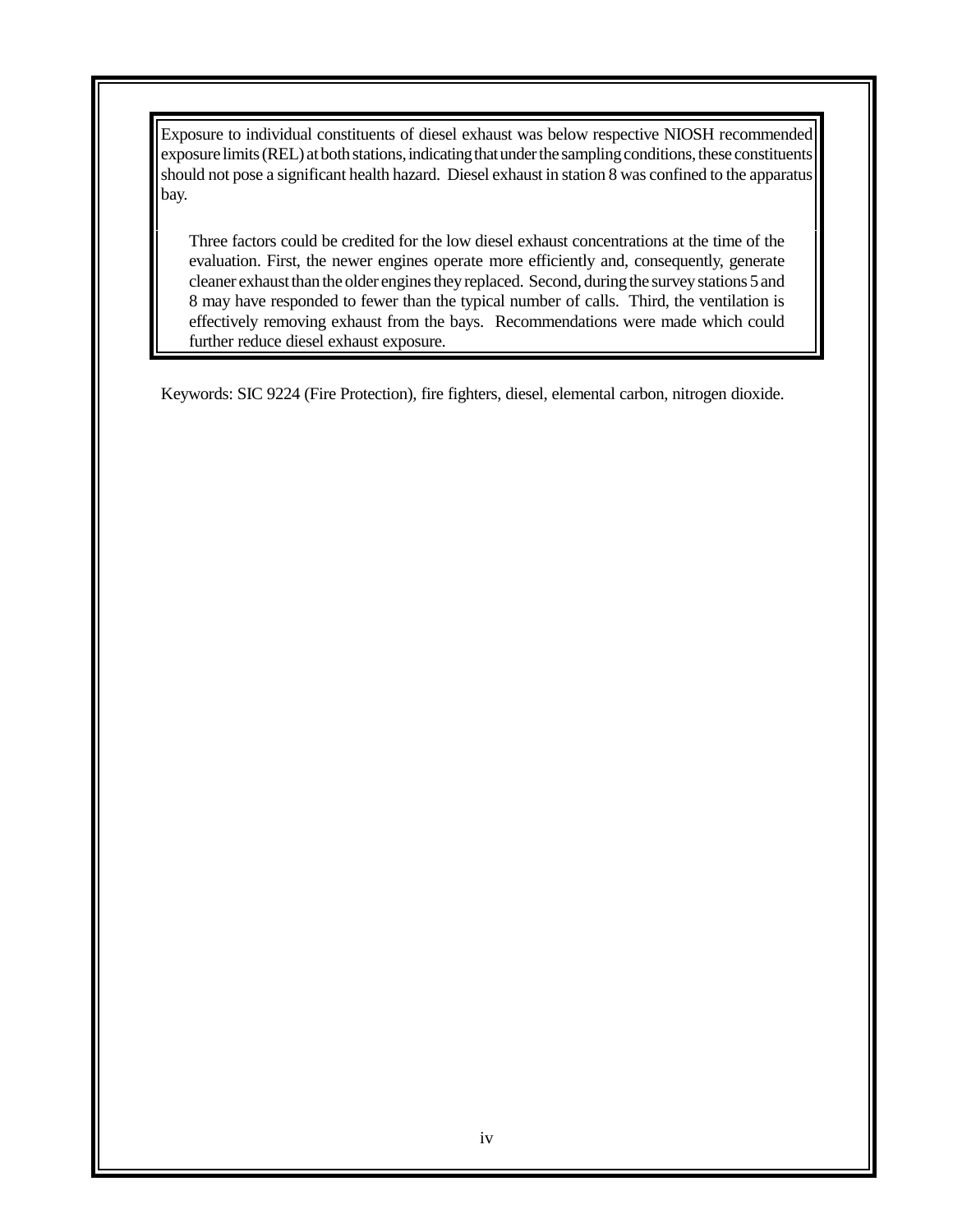# TABLE OF CONTENTS

| -9 |
|----|
|    |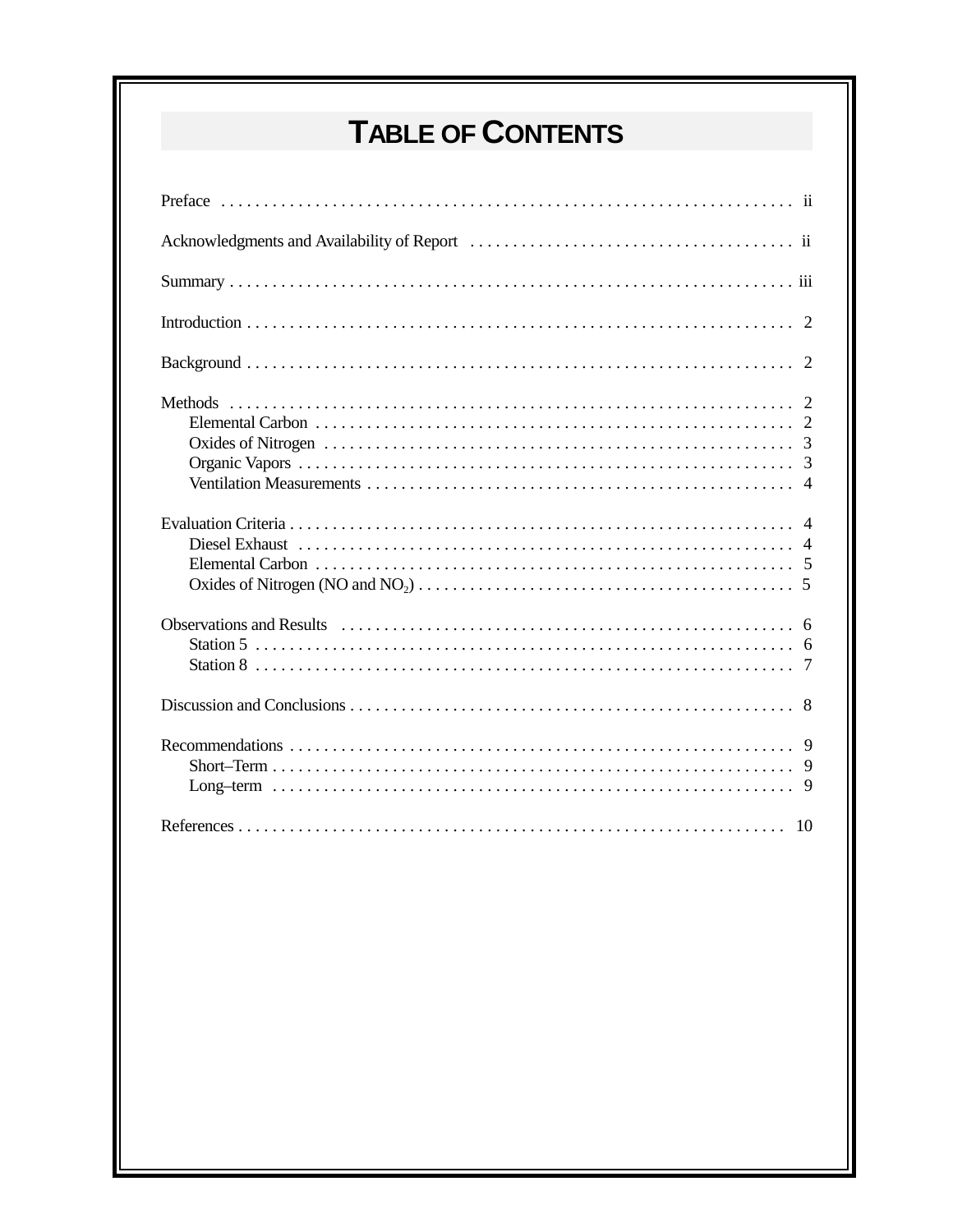### **INTRODUCTION**

On September 5, 1997, the National Institute for Occupational Safety and Health (NIOSH) received a confidential request from fire fighters of the Racine Fire Department to conduct a health hazard evaluation (HHE) of diesel exhaust exposure at fire stations 5 and 8 within the City of Racine Fire Department located in Racine, Wisconsin. Health concerns indicated on the request included headaches and concerns about the possible carcinogenic risk associated with exposure to diesel exhaust.

In response to the request, NIOSH investigators conducted an industrial hygiene evaluation at fire stations 5 and 8 on November 12 and 13, 1997. Following a meeting with city and fire fighter representatives to discuss the nature of the request, environmental monitoring was conducted for components of diesel exhaust including nitrogen oxide (NO), nitrogen dioxide  $(NO<sub>2</sub>)$ , elemental carbon  $(EC)$ , and miscellaneous hydrocarbons.

### **BACKGROUND**

At the time of the survey, the Racine Fire Department was comprised of 177 full–time uniformed employees working in seven fire stations, servicing approximately 85,000 people within the city of Racine, Wisconsin, and nearby contracted areas. Fire fighters typically work a 24–hour shift followed by 24–hours off duty then 24– hours on, 24 hours off, 24–hours on then 96–hours off. Station 5 was constructed in 1926 and consists of a ground floor and a basement. The apparatus bay, kitchen, dormitory, and sitting room are on the ground floor. Shower and storage areas are located in the basement. One fire engine and one rescue truck are housed in the apparatus bay; both are diesel–powered.

Station 8, built in 1952, is a four level building with the apparatus bay, sitting room, kitchen, and an office at ground level; an additional sitting room is in the sub level; a two–bed dormitory is at the mezzanine level; and the main dormitory is on the top level, above the apparatus bay. Sliding poles extend through holes cut in the dormitory floor to the apparatus bay floor. The holes are partially sealed by spring–loaded doors which close around the poles. The apparatus bay houses one fire engine, one active rescue truck, and one reserve rescue truck; all are diesel–powered. Both stations are equipped with general exhaust ventilation systems designed to remove exhaust emissions from the apparatus bay. Replacement air is not mechanically supplied to the bay at either station.

### **METHODS**

#### **Elemental Carbon**

Twenty–eight air samples for EC were collected and analyzed in accordance with NIOSH Method 5040.<sup>1</sup> The air samples were collected on 37–millimeter (mm) diameter quartz–fiber filters in open–faced cassettes connected via a length of Tygon® tubing to battery–powered air sampling pumps operating at a flow rate of 2 liters/minute (L/min). The limit of detection (LOD) and limit of quantification (LOQ) for this sample set was 3 micrograms  $(\mu g)/f$ ilter and 8  $\mu g/f$ ilter, respectively.

Three personal breathing zone (PBZ) samples were collected each day at each station. Four area samples were collected each day at both stations: one in the kitchen, one in the apparatus bay, one in the fire fighters' sleeping quarters, and one background sample collected outside the station, away from sources of diesel exhaust. To evaluate only the exposure that occurred in the stations, rather than which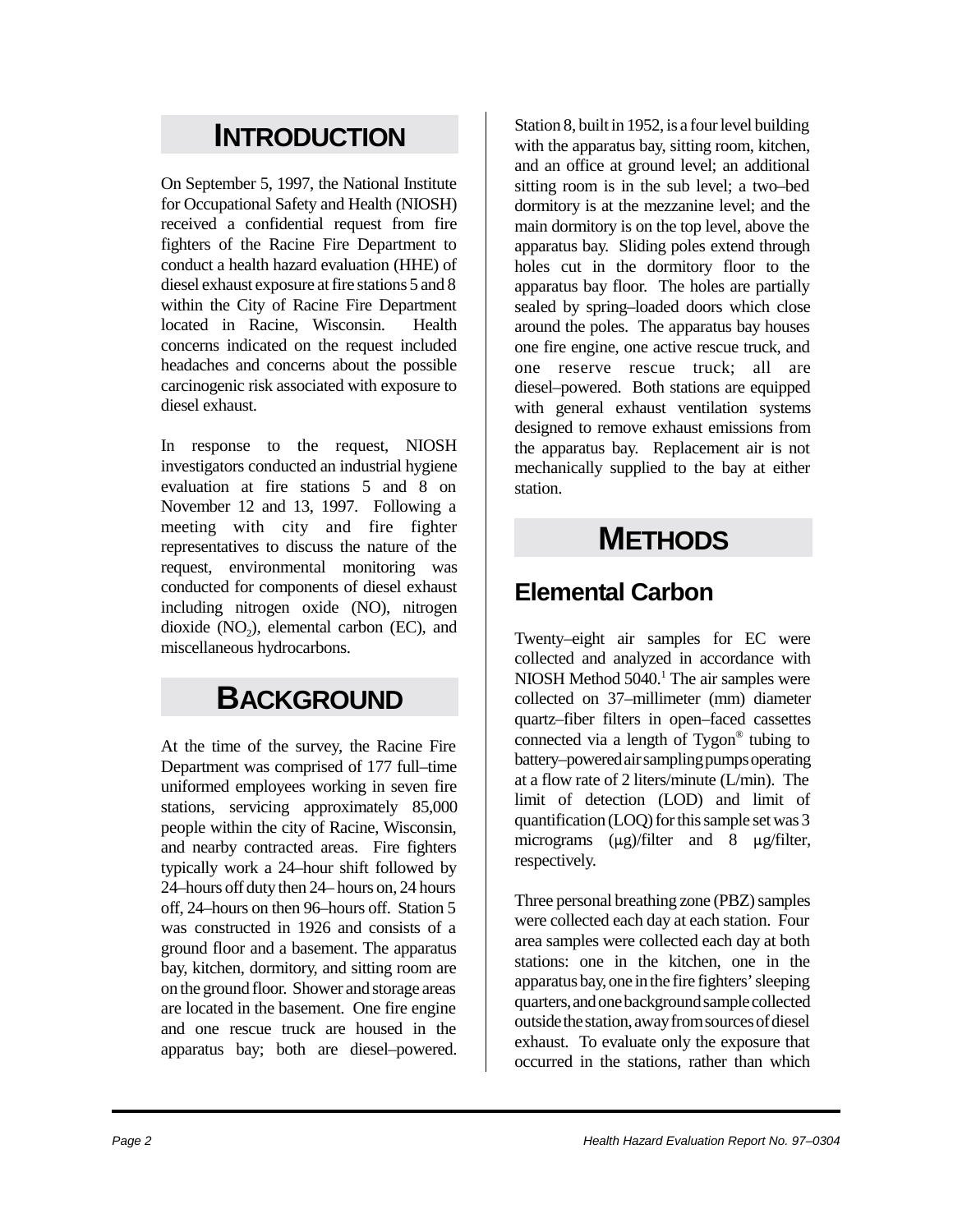occurred while riding the emergency vehicles, fire fighters were asked to turn off the sampling pumps when the vehicle, in which they were riding, left the station and turn the pumps back on when the vehicle began backing into the station upon their return. In this way, potential exposures were evaluated when the emergency vehicles' engines were started, and when the vehicles reentered the garage. NIOSH investigators permitted fire fighters to place the sampling devices near their bunks when the fire fighters went to sleep.

#### **Oxides of Nitrogen**

Area samples for oxides of nitrogen were collected and analyzed in accordance with NIOSH Method 6014.<sup>1</sup> This method utilizes two triethanolamine (TEA)–treated molecular sieve sorbent tubes in series, separated by a chromate oxidizer tube, attached via Tygon® tubing to a battery–powered sampling pump. NO<sub>2</sub> is collected on the first TEA sorbent tube, and is separated from NO, which is oxidized by the chromate oxidizer tube and collected on the second TEA sorbent tube (the tube closer to the sampling pump). Short–term samples to assess peak exposures during responses were collected in the apparatus bay of both stations at a flow rate of 0.2 L/min. Because no short–term exposure limits exist for NO, only  $NO<sub>2</sub>$  concentrations are reported for these short–term samples. Respective LOD and LOQ values for this sample set were  $1\mu$ g/sample and  $3\mu$ g/sample for NO<sub>2</sub>. At station 5, one set of short–term samples was collected on November 12, and two sets of short–term samples were collected on November 13. At station 8, two sets of short–term samples were collected on both days. The front tube of an additional set of short term samples collected at station 8 on November 13 was lost in transit, and the back tube was not analyzed.

Samples intended to assess the time–weighted average (TWA) exposure to oxides of nitrogen were collected at a flow rate of 0.025 L/min. in the kitchen, dormitory, apparatus bay at station 8, and in the dormitory and apparatus bay at station 5. At station 5, four sets of long–term samples (approximately 4 hours per set) were collected each day. Three sets of long–term samples (ranging from approximately 5 to 9) hours per set) were collected at station 8 each day. As no TWA exposure criteria exists for NO<sub>2</sub>, samples were only analyzed for NO. Respective LOD and LOQ values for this sample set were  $0.6 \mu$ g/sample and  $2\mu$ g/sample for NO.

#### **Organic Vapors**

Area samples were collected on thermal desorption tubes in accordance with NIOSH Method 2459 to screen for volatile organic compounds (VOCs). Thermal desorption tubes contain three sorbent beds in consecutive layers from front to back (Carbopack Y, Carbopack B, and Carboxen 1003) which are used to capture organic compounds over a wide range of volatility. Substances such as acetone, toluene, pentane, and hexane will be trapped with this sorbent tube. This method is an extremely sensitive and a very specific screening technique; it will identify the compounds present on the sample in the parts per billion range.<sup>1</sup> At station 5, one area sample was collected on November 12, and two were collected on November 13. The samples were collected in the apparatus bay, beginning when the response vehicles started in response to an emergency dispatch, and allowed to run for about two hours. A background sample was collected for about an hour on November 12 to assess the effects of humidity on the sampling media. At station 8, four samples were collected in the apparatus bay on November 12, and two were collected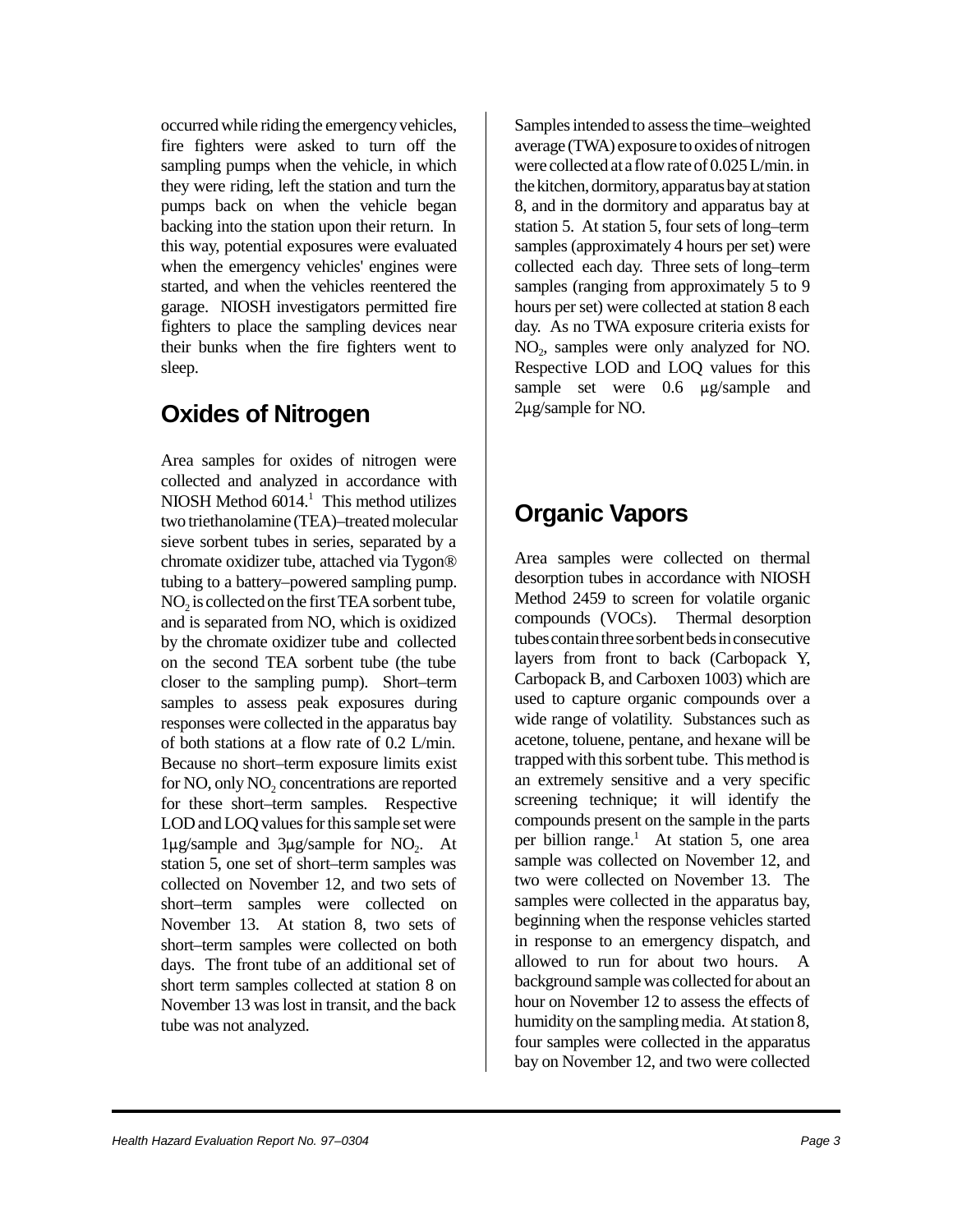on November 13. The thermal desorption tubes were connected via Tygon tubing to battery–powered sampling pumps operating at a calibrated flow rate of 0.05 L/min. Samples were analyzed using an automatic thermal desorption (TD) system interfaced directly with a gas chromatograph (GC) and mass selective detector (MSD). Stock solutions of methanol containing known amounts of several compounds known to be present in vehicle exhaust were used to prepare spikes to estimate the concentrations of solvents collected on the air samples.

Area air samples on coconut–shell solid sorbent charcoal tubes were collected side by side with the TD tubes in order to quantify compounds identified during the analysis of those samples. The samples were collected on charcoal tubes in plastic holders connected via Tygon tubing to battery–powered sampling pumps operating at a flow rate of 0.2 L/min. Sample start–times matched those of the TD tubes. Based upon the results of the analysis of the TD tubes, the charcoal tubes were quantitatively analyzed for toluene, xylene, and benzene using NIOSH Method 1501. Respective per sample LODs and LOQs for these analyses were  $0.4 \mu$ g and 1  $\mu$ g for benzene,  $0.4 \mu$ g and  $3 \mu$ g for toluene, and  $0.8$  $\mu$ g and 1  $\mu$ g for xylenes.

#### **Ventilation Measurements**

Ventilation measurements were obtained using an Accubalance flow measuring hood, Model 8370 (TSI Incorporated, St. Paul, Minnesota). The flow hood was assembled at each station and placed flush against the grille in a manner which completely covered the grille. Three air flow measurements were obtained. The average of the three air flow values is reported.

### **EVALUATION CRITERIA**

As a guide to the evaluation of the hazards posed by workplace exposures, NIOSH field staff employ environmental evaluation criteria for the assessment of a number of chemical and physical agents. These criteria are intended to suggest levels of exposure to which most workers may be exposed up to 10 hours per day, 40 hours per week for a working lifetime without experiencing adverse health effects. It is, however, important to note that not all workers will be protected from adverse health effects even though their exposures are maintained below these levels. A small percentage may experience adverse health effects because of individual susceptibility, a pre–existing medical condition, and/or a hypersensitivity (allergy). In addition, some hazardous substances may act in combination with other workplace exposures, the general environment, or with medications or personal habits of the worker to produce health effects even if the occupational exposures are controlled at the level set by the criteria. These combined effects are often not considered in the evaluation criteria. Also, some substances are absorbed by direct contact with the skin and mucous membranes, and thus potentially increase the overall exposure. Finally, evaluation criteria may change over the years as new information on the toxic effects of an agent become available.

The primary sources of environmental evaluation criteria for the workplace are: (1) NIOSH recommended exposure limits  $(RELs)<sup>2</sup>$ , (2) the American Conference of Governmental Industrial Hygienists' (ACGIH®) Threshold Limit Values  $(TLVs@)^3$ , and (3) the U.S. Department of Labor, OSHA (Occupational Safety and Health Administration) permissible exposure  $limits (PELs)<sup>4</sup>$ . NIOSH encourages employers to follow the OSHA limits, the NIOSH RELs, the ACGIH TLVs, or whichever are the more protective criterion. The OSHA PELs reflect the feasibility of controlling exposures in various industries where the agents are used,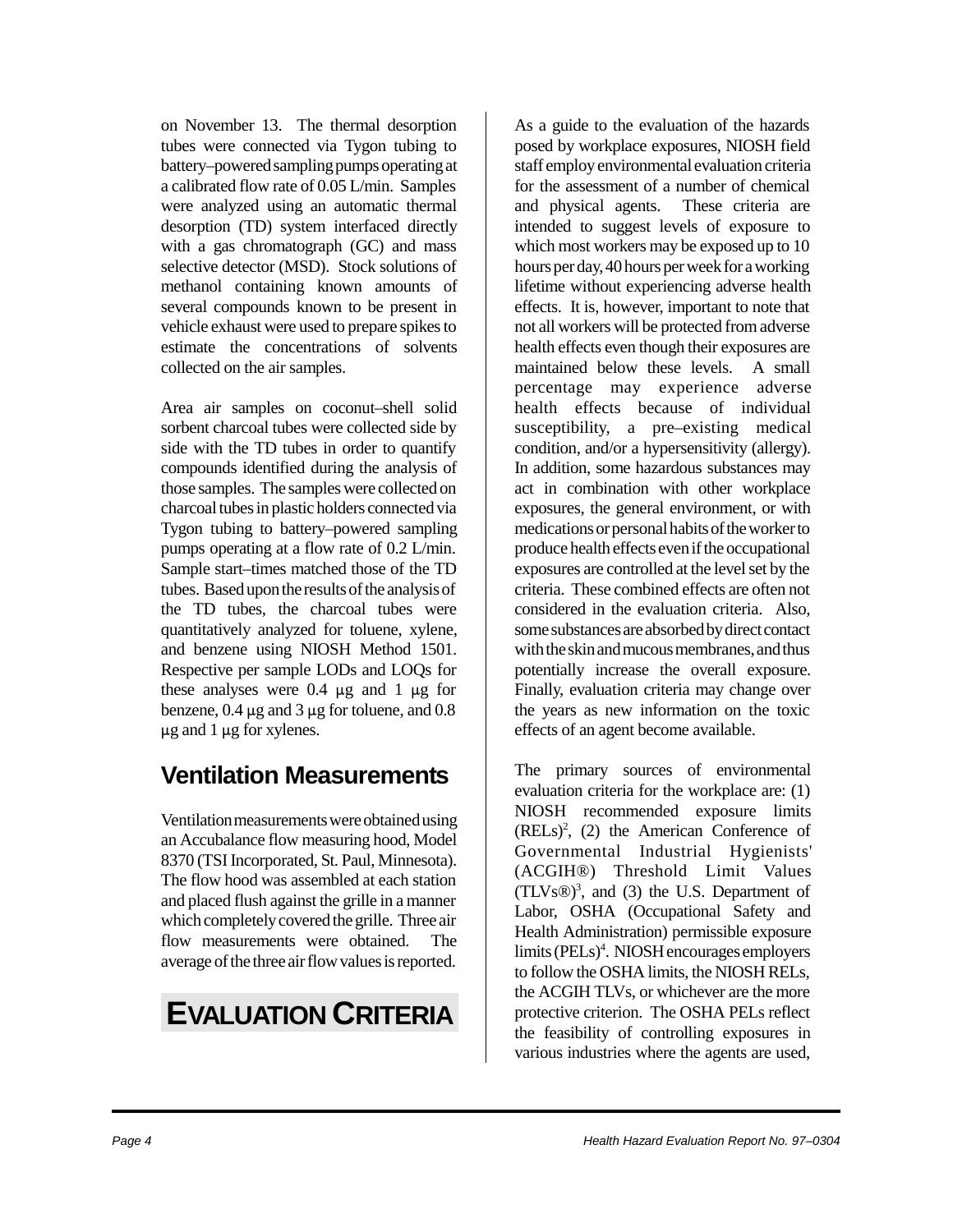whereas NIOSH RELs are based primarily on concerns relating to the prevention of occupational disease. It should be noted when reviewing this report that employers are legally required to meet those levels specified by an OSHA standard.

A time–weighted average (TWA) exposure refers to the average airborne concentration of a substance during a normal 8– to 10–hour workday. Some substances have recommended short–term exposure limits (STEL) or ceiling values which are intended to supplement the TWA where there are recognized toxic effects from higher exposures over the short–term.

#### **Diesel Exhaust**

Diesel engines function by facilitating the combustion of liquid fuel without spark ignition. Air is compressed in the combustion chamber, fuel is introduced, and ignition is accomplished by the heat of compression. The emissions from diesel engines consist of a complex mixture, including gaseous and particulate fractions. The composition of the mixture varies greatly with fuel and engine type, load cycle, maintenance, tuning, and exhaust gas treatment. The gaseous constituents include carbon dioxide  $(CO<sub>2</sub>)$ , carbon monoxide(CO), NO, NO<sub>2</sub>, oxides of sulfur, and hydrocarbons (e.g., ethylene, formaldehyde, methane, benzene, phenol, 1,3–butadiene, acrolein, and polynuclear aromatic hydrocarbons).<sup>5–8</sup> The particulate fraction (soot) is composed of solid carbon cores, produced during the combustion process, which tend to combine to form chains of particles or aggregates, the largest of which are in the respirable range (more than 95% are less than 1 micron in size).<sup>9</sup> Estimates indicate that as many as 18,000 different substances resulting from the combustion process may be adsorbed onto these particulates.10 The adsorbed material contains  $15 - 65%$  of the total particulate mass and includes compounds

such as polynuclear aromatic hydrocarbons, a number of which are known mutagens and carcinogens.<sup>8,9,11</sup>

Many of the individual components of diesel exhaust are known to have toxic effects. The following health effects have been associated with some of the components of diesel exhaust emissions: (1) pulmonary irritation from oxides of nitrogen; (2) irritation of the eyes and mucous membranes from sulfur dioxide, phenol, sulfuric acid, sulfate aerosols, and acrolein; and (3) cancer in animals from polynuclear aromatic hydrocarbons.

Several recent studies confirm an association between exposure to whole diesel exhaust and cancer in rats and mice.<sup>9</sup> The lung has been identified as the primary site of carcinogenic or tumorigenic responses following inhalation exposure. Limited epidemiological evidence suggests an association between occupational exposure to diesel exhaust emissions and lung cancer.12 The agreement of current toxicological and epidemiological evidence suggests that occupational exposure to diesel exhaust is a potential carcinogen.<sup>9</sup> Tumor induction is associated with diesel exhaust particulates, and limited evidence suggests that the gaseous fraction of diesel exhaust may be carcinogenic as well.<sup>9</sup>

NIOSH recommends that whole diesel exhaust be regarded as a "potential occupational carcinogen," as defined in the Cancer Policy of the OSHA ("Identification, Classification, and Regulation of Potential Occupational Carcinogens," 29 CFR 1990). This recommendation is based on findings of carcinogenic and tumorigenic responses in rats and mice exposed to whole diesel exhaust. The American Conference of Governmental Industrial Hygienists (ACGIH) has proposed, but not yet adopted, a TLV of 0.150 milligrams per cubic meter (mg/m<sup>3</sup>) for diesel exhaust emissions.4 Use of this proposed TLV is based upon either the collection and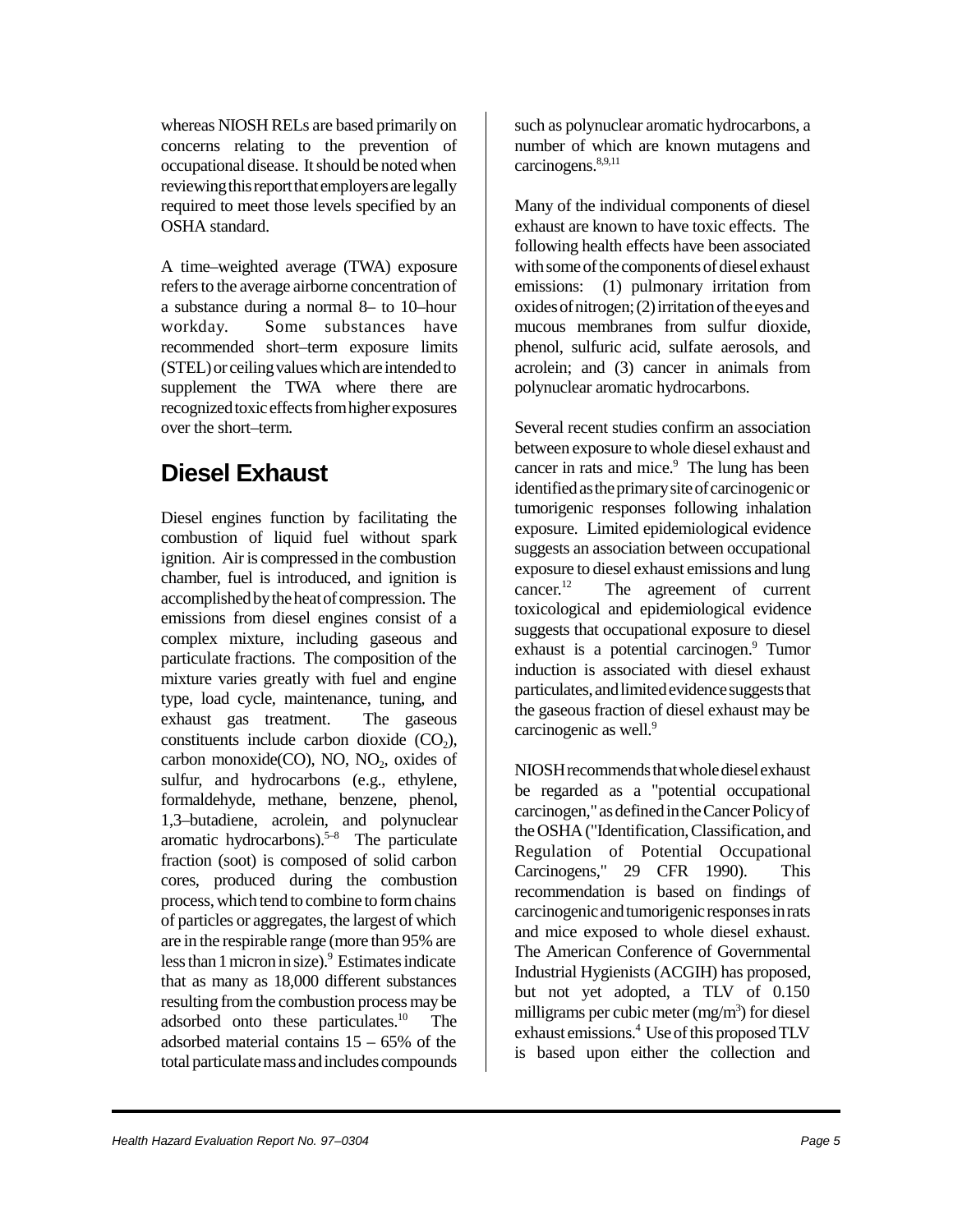measurement (using a size–selective sampler and either a gravimetric measure or the thermo–optical measurement of EC) of the submicrometer fraction of the diesel exhaust particulate emissions, or the collection of a sample of respirable dust analyzed using the respirable combustible dust method.

### **Elemental Carbon**

NIOSH researchers have selected EC as a surrogate measure of exposure to particulate diesel exhaust because it is more sensitive than the gravimetric approach.<sup>13</sup> Selection of EC as a marker for diesel exhaust exposure was based upon research which evaluated a number of species as indices of overall diesel exposure.<sup>13</sup> Included in that evaluation were  $CO<sub>2</sub>$ ,  $CO$ ,  $NO$ ,  $NO<sub>2</sub>$ , total and fine particulate material (determined gravimetrically), volatilizable carbon (organic), and EC. Of these constituents of diesel exhaust emissions, EC was the most reliable measure of "diesel exhaust as an entity."13 That is, it reflected exposures to the largest number of exhaust components studied.13 EC constitutes a large portion of the diesel particulate mass, serves as a carrier of polycyclic aromatic compounds, can be quantified at low levels, and the diesel engine is its only significant source in many workplaces.<sup>13</sup>

### **Oxides of Nitrogen (NO and NO<sub>2</sub>**)

Nitric oxide (NO) is a colorless gas with a reported odor threshold in the range of 0.3 to 1 parts per million (ppm). $^{14}$  NO is converted spontaneously in air to  $NO<sub>2</sub>$ ; hence, some of the latter gas is invariably present whenever NO is found in the air.<sup>15</sup> Nitric oxide causes cyanosis (blue color of mucous membranes and skin) in animals, apparently from the formation of methemoglobin.<sup>16</sup> No effects in humans have been reported from NO alone.<sup>16</sup> However, intoxication of two patients from the

use, as an anesthetic, of 75% nitrous oxide  $(N<sub>2</sub>O)$  in oxygen that was contaminated with more than 1.5% NO resulted in both individuals suffering cyanosis and methemoglobinemia, as well as respiratory distress and pulmonary edema (fluid in the lungs) attributed to nitrogen dioxide  $(NO<sub>2</sub>)$ .<sup>17</sup> It is likely that the effects of concomitant exposure to NO<sub>2</sub> will become manifest before the methemoglobin effects due to NO can occur.16 In 1968, experimental animal data indicated that NO is about one–fifth as toxic as  $NO<sub>2</sub>$ .<sup>15</sup>

NO<sub>2</sub> is a reddish–brown gas; in high concentrations, it is partially associated to nitrogen tetroxide  $(N_2O_4)^{17}$  The odor threshold is on the order of 0.12 ppm.<sup>16</sup> NO<sub>2</sub> is a respiratory irritant which can cause pulmonary edema.16 Many deaths from pulmonary edema, induced by the inhalation of high concentrations of  $NO<sub>2</sub>$ , have been reported.17 Brief exposure of humans to concentrations of about 250 ppm causes cough, production of mucoid or frothy sputum, and increasing dyspnea (shortness of breath).15,18 Within 1 to 2 hours, the person may develop pulmonary edema with tachypnea (rapid breathing), cyanosis, and tachycardia (rapid heart beat). The condition then may enter a second stage of abruptly increasing severity; fever and chills precede a relapse, with increasing dyspnea, cyanosis, and recurring pulmonary edema. Death may occur in either the initial or the second stage of the illness; a severe second stage may follow a relatively mild initial stage. The person who survives the second stage usually recovers over 2 to 3 weeks; however, some persons do not return to normal, but experience varying degrees of impaired pulmonary function.<sup>16</sup> Humans exposed to varying concentrations of NO<sub>2</sub> for 60 minutes can expect the following effects: 100 ppm, pulmonary edema and death; 50 ppm, pulmonary edema with possible residual lung damage; and 25 ppm, respiratory irritation and chest pain.<sup>19</sup> The incidence of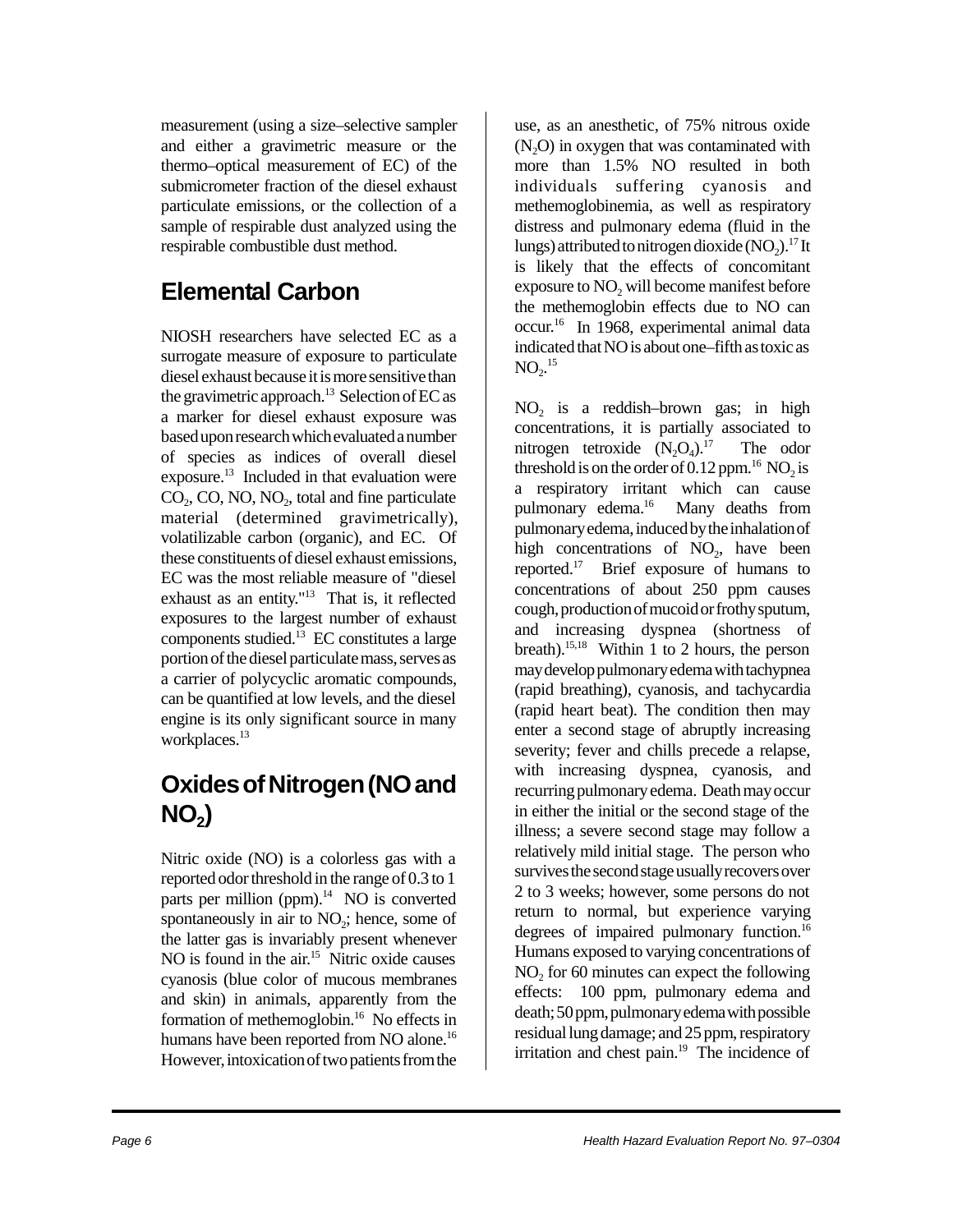chronic effects from long–term exposures is less well defined.17

On the basis of information from animal and human studies, the ACGIH has established a TLV for  $NO<sub>2</sub>$  of 3 ppm as a TWA and 5 ppm as a STEL. The NIOSH REL for  $NO<sub>2</sub>$  is 1 ppm as a STEL, while the OSHA PEL is a 5 ppm ceiling limit. The NIOSH REL, ACGIH TLV, and OSHA PEL for NO are all 25 ppm as a TWA.

# **OBSERVATIONS AND RESULTS**

#### **Station 5**

No EC was detected in any of the samples collected at station 5 on either night. Based on the minimum sample volume of 854 L, these results indicate that the EC concentration for all area and PBZ samples (including background) was less than  $4 \mu g/m^3$ .

Short–term area air samples were collected for  $NO<sub>2</sub>$  in the apparatus bay during the 15–minute period beginning when an engine was started in response to a call. A trace amount (a result between the LOD and the LOQ, with limited confidence in its accuracy) of  $NO<sub>2</sub>$  was detected in one sample collected from 5:18 to 5:35 p.m. on November 13, during which time engine 5 left the station and returned. This trace amount corresponds to a  $NO<sub>2</sub>$ concentration of less than 0.31 ppm, based on a sample volume of 12.2 L. Nitrogen dioxide was not detected (ND) in any other samples. Results for four area air samples collected for NO in the dormitory and apparatus bay ranged from ND in the dormitory to a trace in the apparatus bay on November 12, and from ND in the dormitory to 0.29 ppm in the apparatus bay, for a 487 min TWA on November 13. Based on the minimum sample volume of 10.5 L, the three were below the LOQ and had NO concentrations of less than 0.20 ppm.

Only low levels of any contaminants were detected on any of the TD tube samples collected at station 5. Compounds detected included toluene, isooctane, benzene,  $C_6-C_{16}$ aliphatic hydrocarbons, MTBE, hexylene glycol, trimethylbenzenes, and naphthalenes. Based upon the standard spike analyzed with the air samples, concentrations on the TD tubes were estimated to be less than  $0.5\mu$ g for any single component (less than 0.07 ppm, based on the minimum sample volume of 1.8 L for this set of samples).

Three area samples were collected at station 5 and analyzed for benzene, toluene, and xylene. Analyses of these samples did not detect any benzene or toluene, corresponding to concentrations of less than 0.04 ppm, based on a minimum sample volume of 3.0L. One of the samples contained  $3.5\mu$ g of xylene, a concentration of 0.03 ppm for this 24.8 L sample. This is well below the NIOSH REL for xylenes of 100 ppm, TWA, and 150 ppm, STEL.

The apparatus bay at station 5 is approximately 56 feet (ft) long by 25 ft wide by 11 ft high. The two vehicles housed there, rescue 5 and engine 5, are both diesel–powered. The vehicles enter and leave the station through a 10 ft high by 12 ft wide overhead door. Four other doors (to a sitting room, a hallway, the dormitory, and the kitchen) connect the apparatus bay with the rest of the building. There were noticeable gaps on all sides of the swinging door to the kitchen. A 23 inch (in) wide by 20 in high grille 20 in above the floor and 39 in from the outside wall in the southeast corner of the apparatus bay removes air from the apparatus bay at a flow rate of 1030 cubic feet/minute (cfm). This grille is connected via rectangular duct to a 1/4 horsepower Greenheck BSQ 9 – 4 inline EFI exhaust fan, rated at 780 cfm at 0.5 in static pressure. Smoke tube tests around doors showed that the apparatus bay is under negative pressure in relation to the remainder of the station, except when the vehicles are moving, when air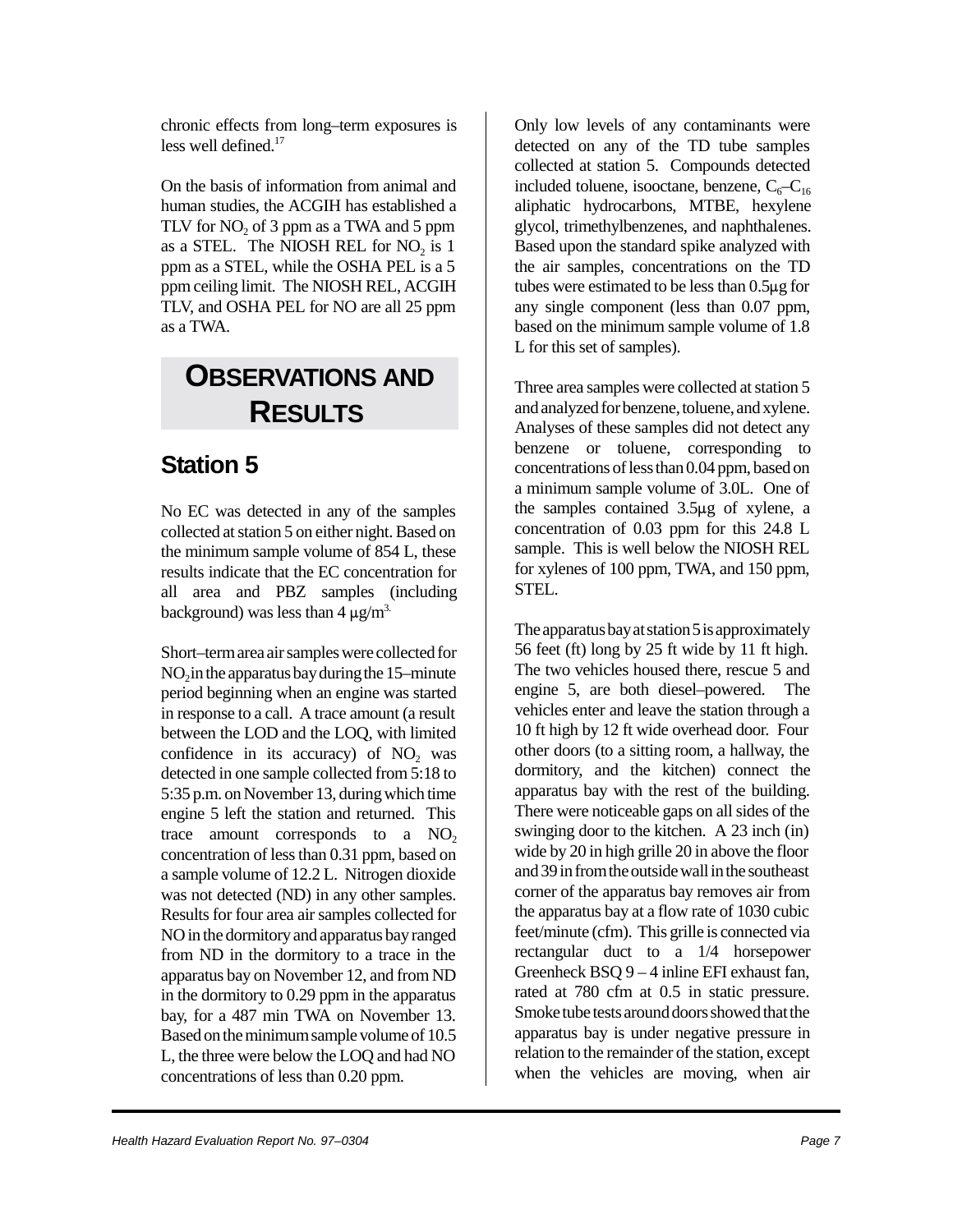entrained by their movement upsets this relationship. The station is heated by hot–water radiators supplied by a boiler in the basement. A "Modular Climate Changer," installed in 1994–1995 provides ventilation and air conditioning to the station during the cooling season. This system is not equipped to heat the air, and was turned off at the time of this investigation. Three fire fighters are assigned to the station, and all three respond to any call. There was one engine response during our sampling period on November 12 (out at 7:41 p.m, in at 7:52 p.m.). There was one engine response (out at 5:18 p.m., in at 5:29 p.m.), and one rescue response (out at 10:21 p.m., in at 10:30 p.m.) during our sampling period on November 13. At the time of our site visit, engine 5 was equipped with a 1985, 568 in<sup>3</sup> Detroit Diesel engine, Model 8V71N, with scheduled oil and oil filter changes at 100–120 hours and a new crank case breather filter scheduled at 1 year intervals. This replaced a 1976,  $426$  in<sup>3</sup>, 6–71N Detroit Diesel–powered rig. Rescue 5 is a 1991 model vehicle with a  $444$  in<sup>3</sup> diesel engine. Oil and oil filter changes are scheduled at 2000 miles, and the crank case breather air filter is replaced at 1 year intervals. Because Racine is an Environmental Protection Agency non–attainment area, low–sulfur diesel fuel is mandated.

### **Station 8**

Only 1 of 12 air samples (6 samples each night) collected in station 8 detected EC above the LOQ. This sample was collected in the apparatus bay on November 13 and indicated an EC concentration of 16  $\mu$ g/m<sup>3</sup>. A trace amount of EC was detected in one area sample collected in the apparatus bay on November 12 and two personal air samples collected on November 13. Based on the LOQ and a minimum sample volume of 776 L, the EC concentration for these three samples was less than 10  $\mu$ g/m<sup>3</sup>. No EC was detected in the other samples, including background samples

collected outdoors, indicating that the EC concentration in those sampling locations was less than  $4\mu g/m^3$ .

Four air samples were collected in the apparatus bay to measure short–term air concentrations of  $NO<sub>2</sub>$  while the engine left or returned to the station. One 15–minute air sample, collected when the Quint 8 returned to the station at 9:28 p.m. on November 13, indicated a  $NO<sub>2</sub>$  concentration of 0.55 ppm. The amount of  $NO<sub>2</sub>$  in each of the other three samples was less then the LOQ. Based on the air volume of these samples the  $NO<sub>2</sub>$ concentration was less than 0.55 ppm.

A trace amount of NO was detected in each of three samples collected on November 12. Based on the volume of these samples and the  $LOO$  of  $2 \mu$ g/sample, concentrations of NO for each of these samples was less than 0.2 ppm. The highest NO concentration was detected in two samples collected in the apparatus bay on November 13. Both of these 435 minute samples indicated a NO concentration of 0.7 ppm. NO was ND in the main dormitory on the second night of sampling, indicating an average concentration of less than 0.10 ppm for this 311–minute sample.

Results of air samples collected for qualitative determination of VOCs were similar to those discussed above for station 5. Accordingly, samples collected on charcoal tubes were analyzed for benzene, toluene, and xylenes. These analyses identified trace quantities of xylene on two samples and did not detect benzene or toluene on any samples. The samples in which xylene was detected were collected during a 62–minute sampling period on November 12, during which time the rescue unit left and returned to the station. Based on the  $3 \mu$ g/sample LOQ and 12.4L sample volumes, these samples detected xylene concentrations of less than 0.07 ppm. Based on the analytical LOD and sample volumes (ranging from7.2 to 20.4 liters) concentrations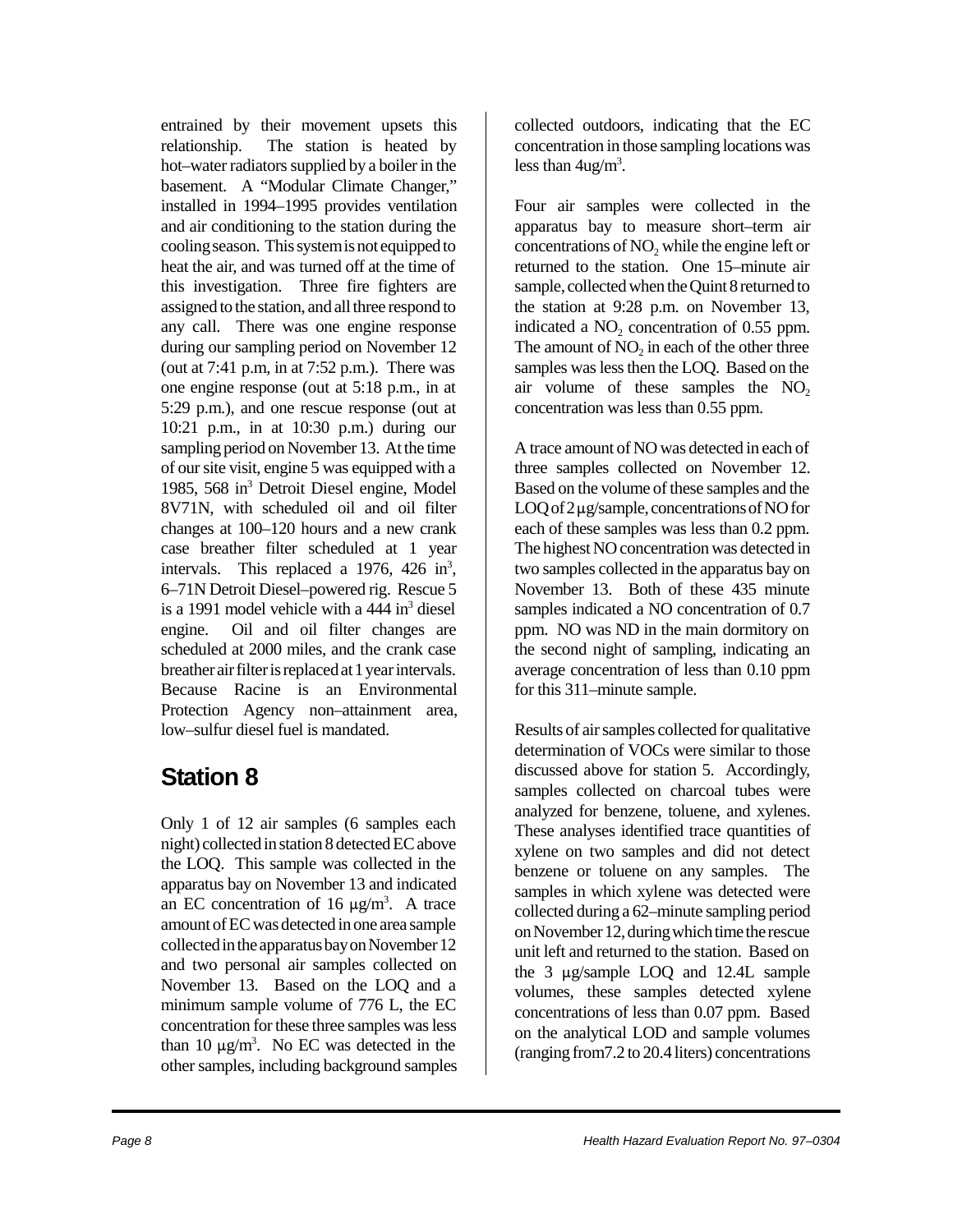of benzene and toluene were less than 0.02 ppm.

The apparatus bay in station 8 is approximately 60 ft long by 32 ft wide by 14 ft high. Three diesel–powered vehicles Engine 8 , Rescue 8, and one reserve rescue truck, are housed in the apparatus bay. Vehicles enter and exit the station through a single large door located at the front of the apparatus bay. Other rooms adjacent to the apparatus bay include the kitchen via a short corridor, a sitting room on the main level, the Captain's office, and the main dormitory above the bay.

A 3/4 horsepower Dayton fan, Model #7C648, continuously exhausts air from the apparatus bay through a 32 in by 16 in grille 16 in above the floor at the rear of the apparatus bay. Air passes through the grille and to the top of the hose tower where the fan exhausts it to the outside. Two doors provide access to the hose tower, one from the apparatus bay and one from the outside. If not fully closed, air may be drawn into the hose tower from these sources as well as through the exhaust grille in the apparatus bay. Air flow of 430 cfm was measured passing through the grille while the doors were closed.

# **DISCUSSION AND CONCLUSIONS**

Diesel exhaust exposure to fire fighters and emergency medical technicians (EMTs) was not greater than background concentrations in station 5, and was only slightly greater than background at station 8, based on EC monitoring results. The diesel exhaust in station 8 is confined to the apparatus bay. EC concentrations measured here are also significantly less than concentrations measured at other fire stations where no ventilation was provided.20 EC concentrations in those stations ranged from 14 to 79  $\mu$ g/m<sup>3</sup>. . Air concentrations of  $NO$ ,  $NO<sub>2</sub>$ , and  $VOCs$  were

all well below respective RELs, indicating that these constituents should not pose a significant health hazard.

Three factors could be credited for the low diesel exhaust concentrations. First, the newer engines operate more efficiently and, consequently, generate cleaner exhaust than the older engines they replaced. Individuals working at the two stations indicated that the engines which were removed from service the week prior to the evaluation generated notably more diesel exhaust during routine operation than the new engines. This is not surprising given that the displaced engines were 1976 models. Second, stations 5 and 8 may have responded to fewer than the typical number of calls. Although it is difficult to determine, the level of activity during the survey seemed typical based on the stations' response logs from 1996. Third, the exhaust ventilation systems are effectively removing exhaust from the bays. Based on air flow measurements obtained during the survey, the exhaust ventilation in stations 5 and 8 provides four and one air changes per hour, respectively. The effectiveness of these air exchange rates in reducing airborne contaminants depends largely on how well air in the bay is mixed by turbulence. It should be noted, however, that the flow of air exhausted from station 8 is less than the Wisconsin Department of Industry, Labor, and Human Relations requirement of 0.5 cfm for every square foot of floor area. Based on the dimensions of the apparatus bay, air flow of 960 cfm or greater is required to meet this standard.<sup>21</sup>

### **RECOMMENDATIONS**

Short– and long–term recommendations are provided based on the measurements and observations made during the evaluation. Short–term recommendations are those which may be readily implemented at little cost to minimize potential diesel exhaust exposures. Long–term recommendations are those which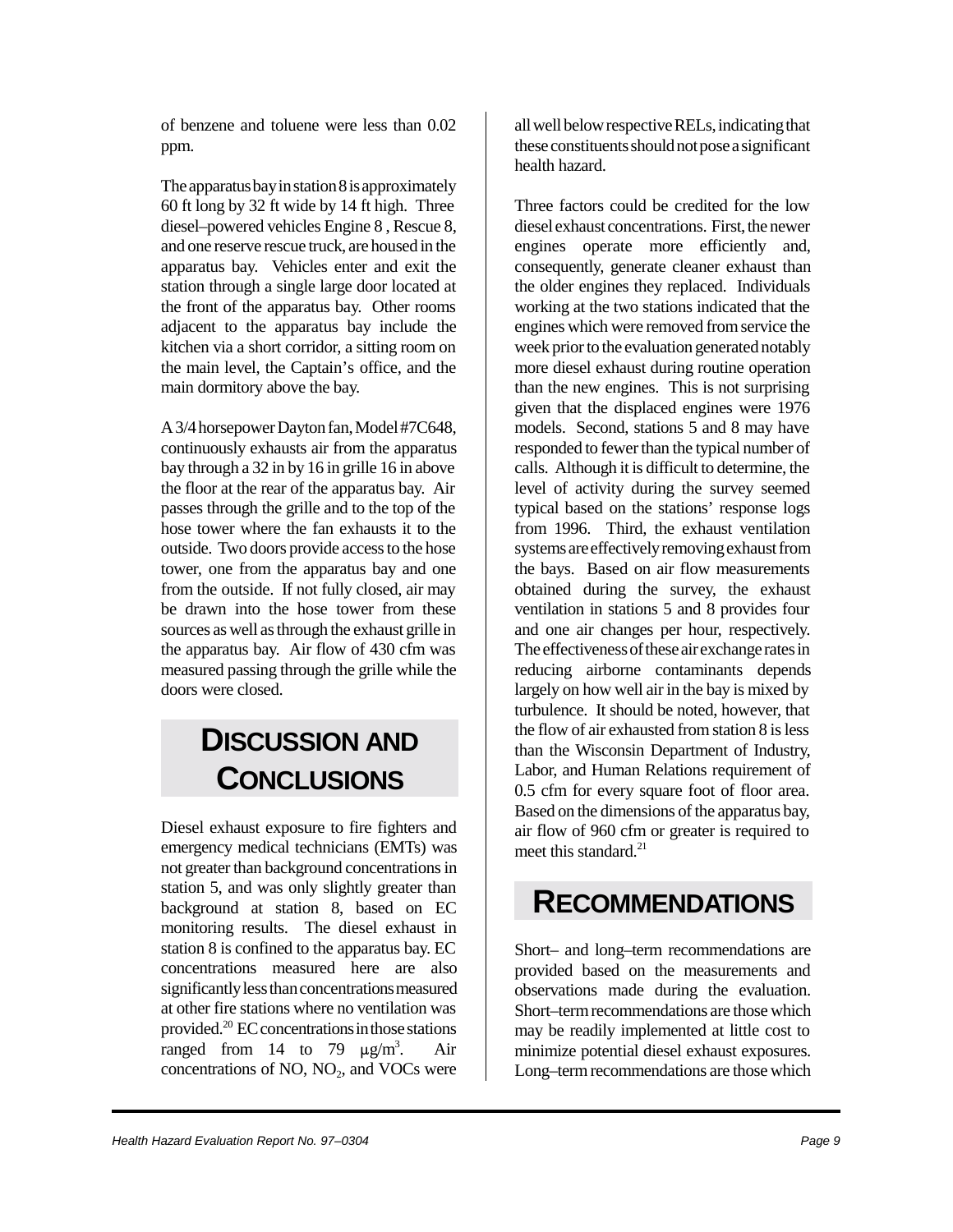have been previously made by NIOSH or other authorities to reduce diesel exhaust exposures in fire stations. These are generalized approaches that typically require more capital investment than short–term recommendations. Large capital expenditures may not be warranted based on the findings of this study. The fire department should, however, consider implementing long–term recommendations if the number of responses increases, potentially increasing diesel exhaust exposures.<sup>22</sup>

#### **Short–Term**

1. The exhaust ventilation in the apparatus bay of station 8 is performing below design criteria and, consequently, is not meeting the Wisconsin Department of Industry, Labor, and Human Relations requirement of 0.5 cfm for every square foot of floor area. Determine why the air flow exhausted from the apparatus bay is less than design. It may be that air is leaking into the hose tower from the outside.

2. Weather stripping should be used to seal gaps on doors to rooms adjacent to the apparatus bay. The door between the apparatus bay and the kitchen in station 5 should be replaced with a door which better fits the frame. Weather stripping may not be effective on this door because the gaps span as much as an inch.

3. In general, doors between the apparatus bay and other work areas should remain closed. This does not seem to be a problem at these stations except for the door leading to the Captain's office in station 8. Better efforts should be made to keep this door closed.

4. Fire engine operations inside the garage need to be kept at an absolute minimum.

### **Long–term**

1. Maintain a positive pressure differential between the living quarters and the apparatus bay at all times to confine diesel exhaust to the apparatus bay.<sup>23</sup> In station 5, this would require the addition of a heating system to the building's ventilation system, which does not run in the winter.

2. Engine Exhaust filters may be installed on diesel engines. Engine exhaust filters are designed to remove particulate from the exhaust stream. The filters are installed in the exhaust system or at the tailpipe. One commercially available filter system consists of a porous ceramic filter, a diverter valve, and an electronic control module. The diverter valve is installed in the exhaust pipe and directs the exhaust through the ceramic filter when the engine is started. After a preset time, usually between 20 seconds and 3 minutes, the electronic control vents the exhaust to the exhaust pipe, bypassing the ceramic filter. The timer should be set to allow enough time for the truck to exit the fire station. When the truck is shifted into reverse to back into the garage, the electronic control again routes the exhaust fumes through the filter. The ceramic filter weighs between 20 and 30 pounds and collects about 2 pounds of particulate before requiring servicing. The approximate cost for one filter system is \$10,000 installed.24

A report by researchers at the U.S. Bureau of Mines showed that the ceramic filter reduced diesel particulate concentrations by at least 90 percent on a load–haul–dump vehicle in a mine.<sup>25</sup> No documentation on the performance of the ceramic filter specifically for diesel–powered fire trucks was found in the literature; however, a number of local fire chiefs have written letters to the manufacturer of the filter system testifying to the good performance of the ceramic filter in reducing the diesel emissions from fire trucks.

3. Local tailpipe exhaust ventilation may be installed in the fire stations. A local exhaust ventilation control for diesel emissions from fire trucks while in the fire station is the tailpipe exhaust hose (also called an exhaust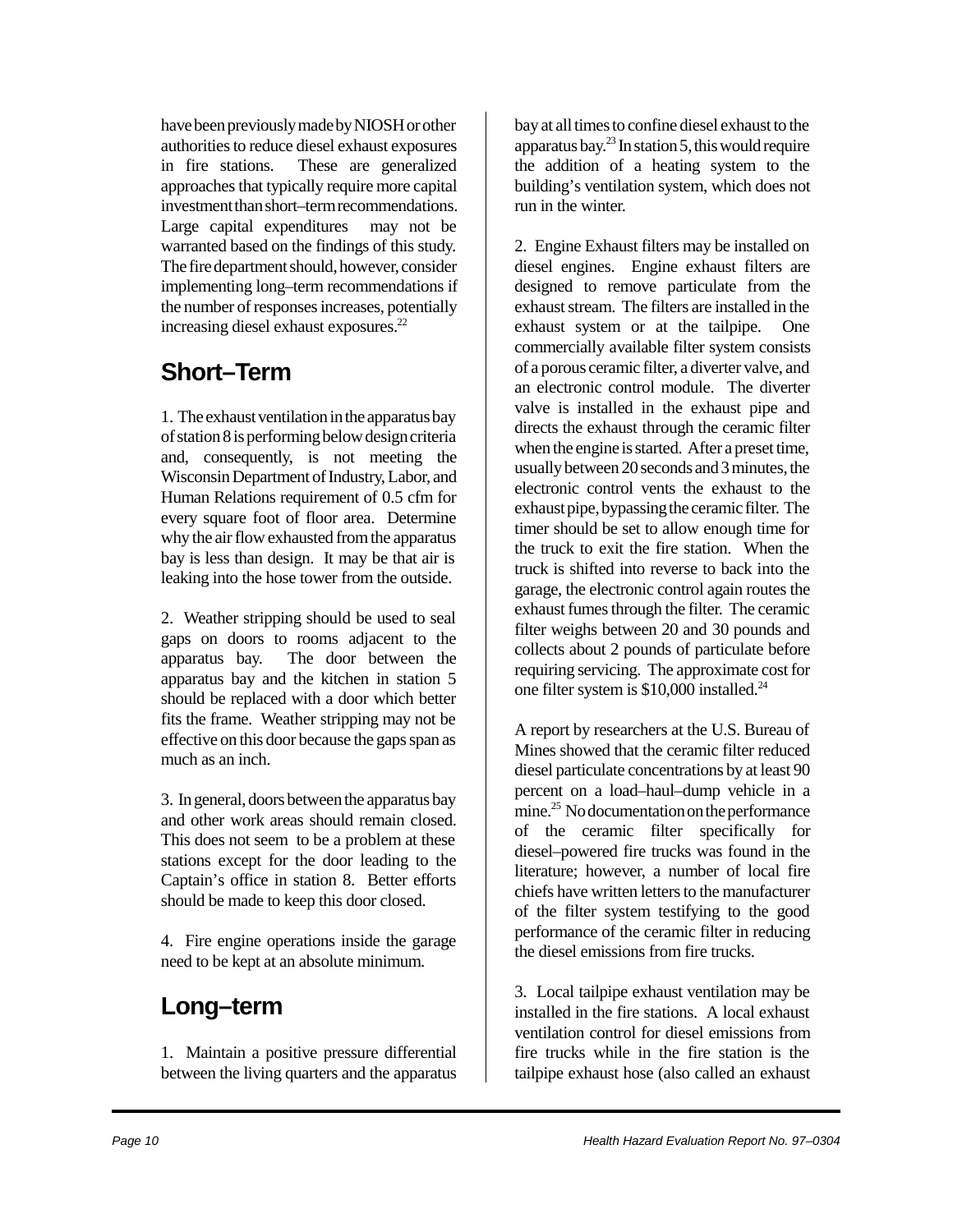extractor). A hose attaches to the tailpipe and connects to a fan which discharges the diesel exhaust to the outside. One manufacturer of these controls recommends an exhaust rate of 600 cfm for each vehicle. The hoses can be purchased with several options. One is an automatic disconnect feature which automatically disconnects the hose from the vehicle exhaust pipe as the vehicle pulls out of the garage. Another option is to install an overhead rail to keep hoses off of the floor. The hoses are suspended from the rail by a balancer that automatically retracts the hose when it is not in use. Various hose diameters are available for different–sized exhaust pipes. Costs will vary with length of hose, type of overhead mounting, and with the number of options purchased.

An advantage of the tailpipe exhaust hose is that it also removes gaseous emissions in the diesel exhaust such as oxides of nitrogen and sulfur. The tailpipe exhaust hose captures the exhaust emissions when the vehicle exits the fire station but affords no control when the vehicle reenters the station, unless the exhaust hose is reattached to the fire truck in the driveway. An overhead duct system is available from some manufacturers which allows the vehicle's exhaust pipe to engage in an overhead exhaust duct when the vehicle enters the station. This type of system requires retrofitting the vehicle to equip it with an overhead exhaust stack rather than an under–vehicle tail pipe.

#### **REFERENCES**

1. NIOSH [1994]. Eller PM, ed. NIOSH manual of analytical methods. 4th rev. ed. Cincinnati, OH: U.S. Department of Health and Human Services, Public Health Service, Centers for Disease Control and Prevention, National Institute for Occupational Safety and Health, DHHS (NIOSH) Publication No. 94–113.

2. NIOSH [1992]. NIOSH recommendations for occupational safety and health, compendium of policy documents and statements. Cincinnati, OH: U.S. Department of Health and Human Services, Public Health Service, Centers for Disease Control; National Institute for Occupational Safety and Health. DHHS (NIOSH) Publication No. 92–100.

3. ACGIH [1997]. Threshold limit values and biological exposure indices for 1997. Cincinnati, OH: American Conference of Governmental Industrial Hygienists.

4. OSHA [1989]. Air contaminants – permissible exposure limits (Title 29 Code of Federal Regulations Part 1910.1000). Washington, D.C.: U.S. Department of Labor, Occupational Safety and Health Administration. OSHA Publication No. 3112.

5. Linnell RH, Scott WE [1962]. Diesel exhaust composition and odor studies. J Air Pollut Control Assoc 12:510–545.

6. Environmental Health Associates [1978]. Health effects of diesel exhaust emissions. Berkeley, CA.

7. Schenker [1980]. Diesel exhaust––an occupational carcinogen? J Occup Med 22:41–46.

8. Travis CC, Munro NB [1983]. Potential health effects of light–duty diesel exhaust. Risk Analysis 3:147–155.

9. NIOSH [1988]. Current intelligence bulletin 50: Carcinogenic effects of exposure to diesel exhaust. Cincinnati, OH: U.S. Department of Health and Human Services, Public Health Service, Centers for Disease Control, National Institute for Occupational Safety and Health, DHHS (NIOSH) Publication No. 88–116